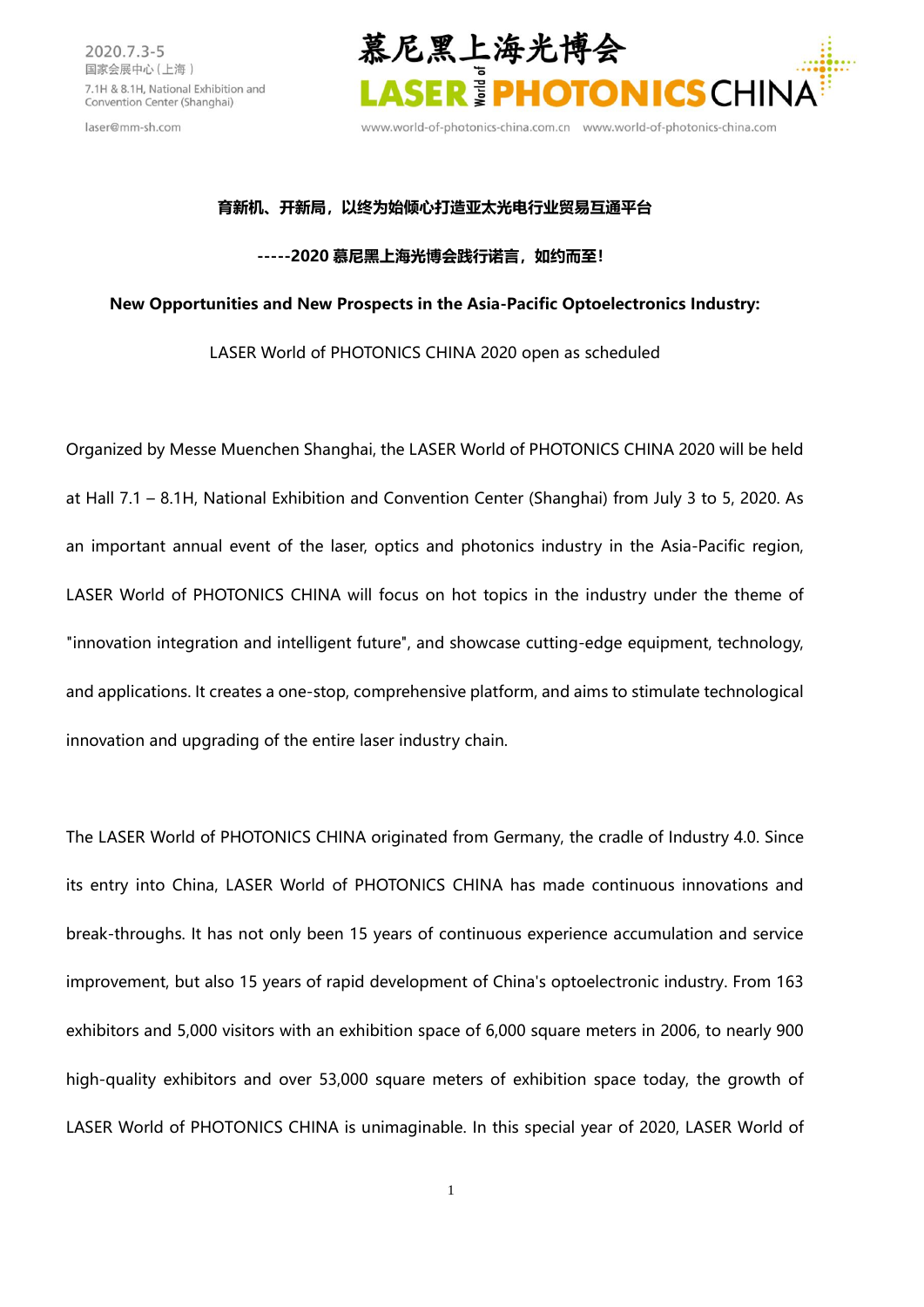laser@mm-sh.com



www.world-of-photonics-china.com.cn www.world-of-photonics-china.com

PHOTONICS CHINA has stayed true to its original idea, and continued to build an efficient communication platform for enterprises and users. Backed by the faith of the industry, the exhibition consolidates confidence in the market, and serves as the barometer for the Chinese optoelectronic industry.

LASER World of PHOTONICS CHINA 2020 again features leading names in the optoelectronics industry: TRUMPF, Han's, HG Laser, Penta Chutian, Staubil, Precitec, Hymson, Coherent, Newport, IPG, Raycus, LASERLINE, ERNI, Raylayse, Amplitude, Ekspla, Lumentum, Torchlight, JPT, Olympus, Konica-Minolta, Edmund, Hamamatsu, Yongxin, CASTECH, SANF, CELERA MOTION, Renishaw, PI, Baumer, ON Semiconductor, Baidu Cloud, Keyence, Allied Vision, Basler, Datu, Vieworks, LUSTER, Daheng and Huarui. (\*selected exhibitors, names in random order)

With more exhibition space, clearer layout, and more elaborate exhibit categories, LASER World of PHOTONICS CHINA 2020 covers the entire industrial chain of photonics technology, both upstream and downstream. Hall 7.1H is home to Optical Metrology and Quality Control (including IR Technology and Applications Special Exhibit), Optics and Optical Manufacturing and Vision China (Shanghai) 2020. Hall 8.1H covers Lasers and Laser Systems for Production Engineering, as well as Lasers and Optoelectronics. In addition to automotive/rail transportation, mold, automation, scientific research, and 3C electronics, in this post-Covid-19 era, medical devices, bio-medical, environmental monitoring and other related fields have also received much attentions. Especially worth mentioning is the special IR Technology and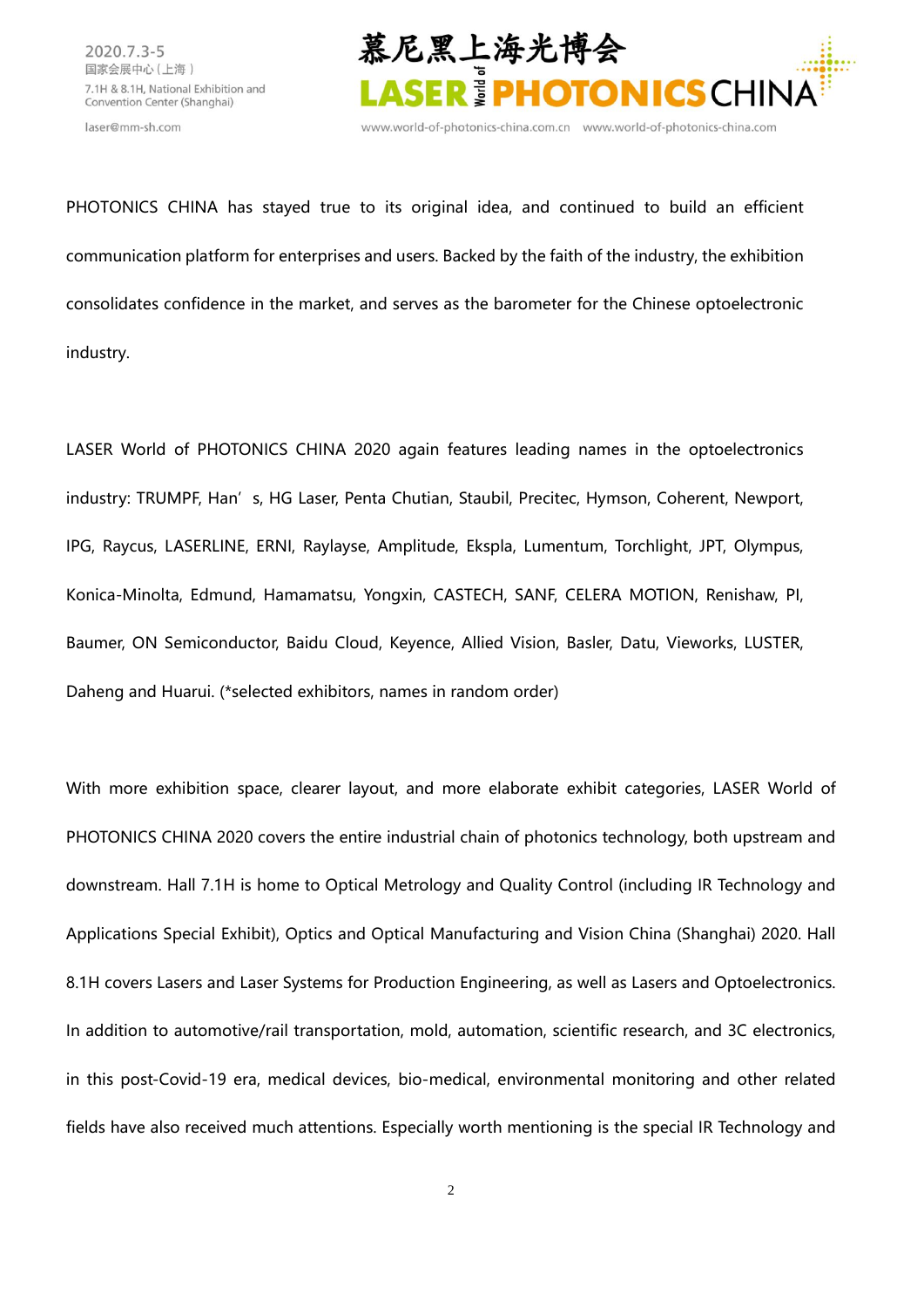



www.world-of-photonics-china.com.cn www.world-of-photonics-china.com

Applications Special Exhibit in Hall 7.1 that covers AI products and applications: from rapid, contact-free infrared thermal imaging temperature measurement, big-data-based smart epidemic-transmission tracking to contact-free delivery robots.

LASER World of PHOTONICS CHINA 2020 aims to present not only the leading international giants together with their innovative products and solutions, but also the technical strengths of important, innovative "China Powers" through face to face communication. This is both a responsibility and an obligation for the exhibition. While inspiring innovation and accelerating the development and upgrading of the entire industry chain, LASER World of PHOTONICA CHINA will try to help rebuild confidence and speed up the resumption of ordinary production. The developing Chinese market has also brought bright prospects for advanced optoelectronic technology. The German Pavilion and the Japanese Pavilion in Hall 8.1 will represent the overseas wisdom in optoelectronics and demonstrate the full spectrum of the optoelectronics and related industries.

The PHOTONICS CONGRESS CHINA 2020 conferences and communication activities will be held online and offline. They include: the 15th International Laser Processing and Systems Conference (LPC 2020), the 7th China Laser Market Summit, and the 7th Workshop on Safety of Industrial Lasers and System Use, etc. The programs will be a gathering of global industry experts and a collision of ideas that will influence the trend of the industry. LPC 2020 and the 7th Workshop on Safety of Industrial Lasers and System Use will be held online for free for the first time, a reflection of how we try every effort to offer high-level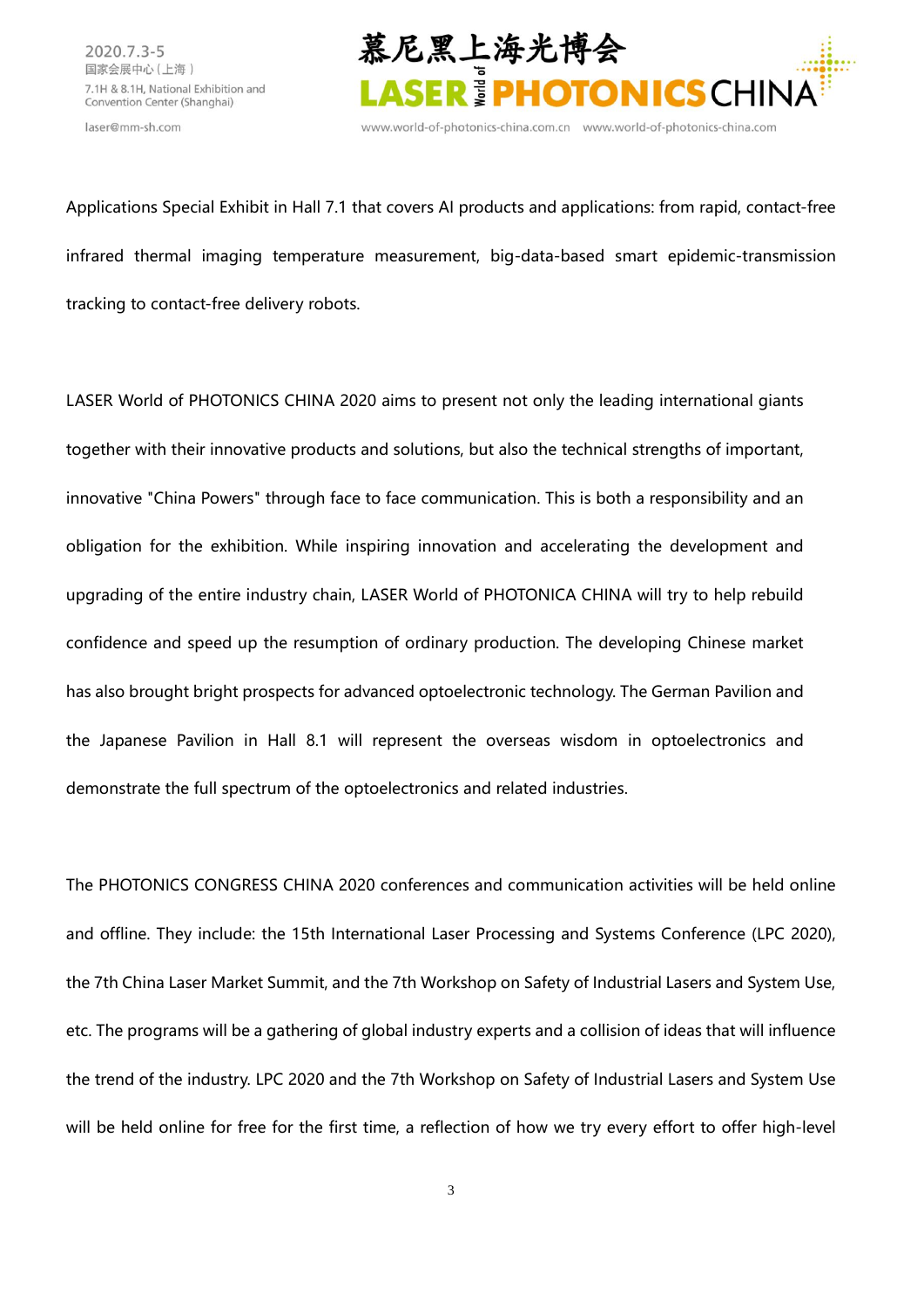laser@mm-sh.com



www.world-of-photonics-china.com.cn www.world-of-photonics-china.com

laser technology and application events for the Asia-Pacific region, and create an international platform that integrates "production, education and research".

LASER World of PHOTONICS CHINA 2020 will offer a new way to visit the exhibition: through the official Wechat account of LASER World of PHOTONICS CHINA, visitors have convenient access to exhibitor lists, exhibits, news, and application cases. The "online exhibition hall" provides real-time update of the schedule of support programs, on-site events and expert speeches on the new trends of the laser market in 2020. There are also live webinars and on-site interviews that present to industry professionals and visitors the news concerning the exhibition, exhibitors, activities, industry trends and development forums.

To experience the grandeur of LASER World of PHOTONICS CHINA 2020, please visit [http://www.world](http://www.world-of-photonics-china.com.cn/zh-cn/content/pre-registration_close.html)[of-photonics-china.com.cn/zh-cn/content/pre-registration\\_close.html](http://www.world-of-photonics-china.com.cn/zh-cn/content/pre-registration_close.html) and pre-register for your visitor's badge!

# **LASER CHINA, off we go!**



**Scan the QR Code and visit LASER CHINA**